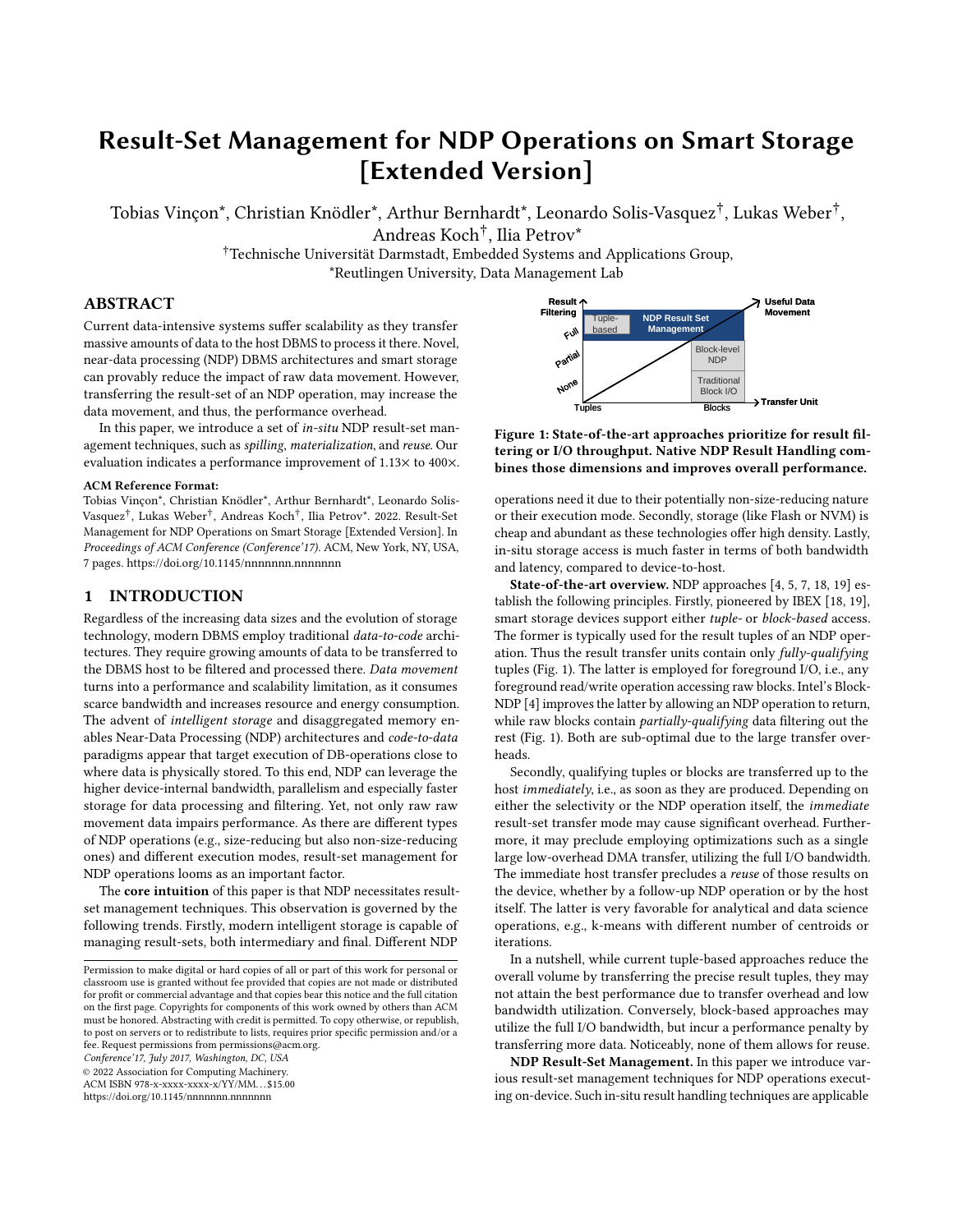Conference'17, July 2017, Washington, DC, USA Tobias Vinçon\*, Christian Knödler\*, Arthur Bernhardt\*, Leonardo Solis-Vasquez†, Lukas Weber†, Andreas Koch†, Ilia Petrov\*

<span id="page-1-0"></span>

Figure 2: NDP reduces the raw data transferred from device to host, yet its result management impacts performance (blue vs. yellow). With bandwidth-optimized systems, best results are achieved with large densely-packed transfer units (yellow).

to different kinds of NDP operations and yield a overall reduction of data movement. These techniques favor not only obvious selections and early projections that are size-reducing, but also JOIN and GROUP BY that both are I/O intensive and non-size-reducing. We introduce *spilling* techniques for various operators and *local*, insitu materialization of their results. Such materialization allows for efficient data transfer up to the host, e.g., in a single low-overhead DMA transfer, minimizing the cost of data movement. Furthermore, in-situ materialization enables the reuse of the result-set locally for the next NDP operation (yielding hybrid NDP execution models) or for a follow-up operation to be executed later on. Last but not least, they enable fault-tolerant NDP executions as individual NDP operations within a pipeline can be seamlessly re-executed upon a failure as their input is persistent and available.

We attempt to quantify the effects in a motivating experiment (Figure [2\)](#page-1-0). We compare the execution of a query with 20% selectivity on a host DBMS-engine that transfers all data to the host to process it there, against an NDP execution of the same query, which performs all raw data transfers in-situ. Thereby, it employs different NDP result-set transfer approaches and varies the result transfer granularity. Clearly, choosing a small transfer granularity (tuple-based) incurs high result data movement overhead and reduces performance, while transferring the full result-set in a single large DMA transfer yields the best performance.

The contributions of this paper include the following:

- We introduce in-situ result-set materialization that enables combining arbitrary NDP operations into NDP pipelines. NDP pipelines that reduce the overall data transfer to the host even though they may contain non-size reducing operations.
- We also introduce on-device spilling of data to persistent storage (e.g., Flash), by which NDP operations are viable even on resource-constrained intelligent storage devices (e.g., especially in memory).
- Furthermore, we introduce the reuse of results materialized in-situ in further processing without significant overhead. Additionally, this reuse enables fault tolerance e.g., in complex pipelines.

<span id="page-1-2"></span>

Figure 3: Different ways of transferring results from the device to host exist. While Block I/O transfers all raw pages, ondevice block filtering reduces data transfers. Pushing down entire pipelines necessitates intermediate and final result management, spanning tuple-based and blocks of tuples.

We move on to present the related work (Sect. [2\)](#page-1-1) and introduce NDP pipelines. Then, we discuss in-situ result-set materialization (Sect. [3\)](#page-2-0) and system design (Sect. [4\)](#page-3-0). Their performance impact is experimentally evaluated in Sect. [5.](#page-4-0)

## <span id="page-1-1"></span>2 RELATED WORK

The first proposed approaches of Near-Data Processing such as Database machines [\[6\]](#page-6-6) or Active Disk/IDISK [\[1,](#page-6-7) [10,](#page-6-8) [13\]](#page-6-9) occur already in the late 1980s. With proprietary magnetic/mechanical storage hardware, they achieved to execute small processing tasks near the storage. With the advances in the semiconductor industry, numerous systems [\[3,](#page-6-10) [4,](#page-6-1) [7–](#page-6-3)[9,](#page-6-11) [14–](#page-6-12)[16,](#page-6-13) [18–](#page-6-4)[20\]](#page-6-14) were established. While most of them focus on the hardware aspects of NDP, only a few give insights about their result management. IBEX [\[18,](#page-6-4) [19\]](#page-6-5) exploits a tuple-based interface for executing joins on-device to ease the integration into the volcano-style MySQL database. A completely different approach is pursued by BlockNDP [\[4\]](#page-6-1), which sets up on the interface of traditional filesystems and enables filtering on block-level granularity. While both approaches have their benefits for their given system architecture, in this paper, we propose a general concept for result-set handling on smart storage.

#### 2.1 Result-Set Management

We now discuss the different types of result handling techniques in existing solutions, also depicted in Figure [3.](#page-1-2)

Block I/O. The classical approach is to use traditional I/O to read the physical pages that belong to a certain database object (Figure [3,](#page-1-2)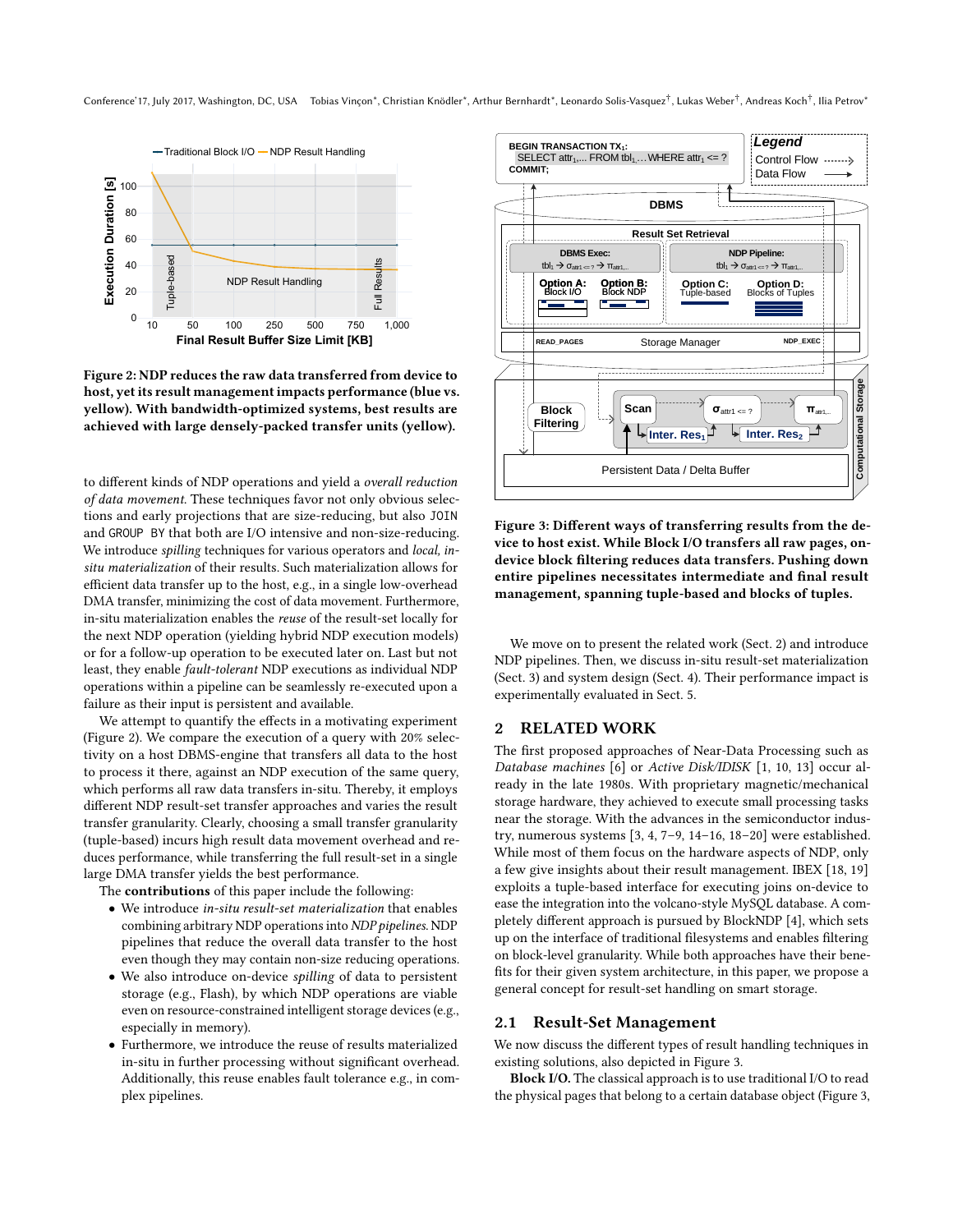Result-Set Management for NDP Operations on Smart Storage [Extended Version] Conference'17, July 2017, Washington, DC, USA

Option A), which is also often referred to as Block I/O [\[18,](#page-6-4) [19\]](#page-6-5). The drawback of this approach is that much of the data stored on those pages is either not required for the processing entirely or is discarded during the processing, i.e., by a selection criteria or projection. Consequently, the storage system bus is not used at its full potential even though its bandwidth might be fully exhausted.

Block-level NDP. One approach to avoid reading pages that are discarded later by the execution engine, is to discard those already in-storage. Thus, introducing in-situ processing on blocklevel granularity (Figure [3,](#page-1-2) Option B) allows filtering the physical pages according to some criteria and transfer only the matching (e.g., BlockNDP [\[4,](#page-6-1) [5\]](#page-6-2)). As a consequence, the bus system bandwidth is only spent for reading pages containing some relevant data. However, physical pages usually still comprise multiple tuples, sometimes even in different arrangements that constitute data unnecessary for the execution engine. Hence, the bus is still not fully leveraged efficiently.

Tuple-based. With NDP it becomes viable to execute whole portions of a query execution plan, comprising multiple operators on-device. Such NDP pipelines comprise multiple database operators (e.g. selection, projection, joins, grouping and aggregation, etc.) with the goal of reducing the overall data movement up to the host. Noticeably, NDP pipelines produce intermediary and final results, both of which need to be carefully managed, because of the different nature of the operations (e.g. size-reducing or not, pipeline-able or not). For both intermediary and final results, one approach is to send them tuple per tuple (Figure [3,](#page-1-2) Option C), similar to a volcano-style execution engine. This clearly eases the integration into volcanostyle DBMS and also allows for transferring only relevant data to either the next operator (intermediary result) or the host (final result). Unfortunately, this also entails a heavy communication overhead, especially with state-of-the-art bandwidth-optimized bus systems (PCIe) and protocols (NVMe).

Blocks of Tuples. To fully optimize the storage bus utilization by firstly transferring only relevant data and secondly leveraging the bus and database engine properties properly, we propose an approach that can batch multiple result tuples (intermediary or final) into transfer units/blocks. In our approach, the size of these units can be configured from very small, to achieve a tuple-based behaviour, up to very large, to align with present bus or system optimized settings. Therefore, a pre-allocated set of on-device address locations is used and assigned to a certain format of tuples. Tuples are appended until the configured size is reached.

#### <span id="page-2-0"></span>3 IN-SITU MATERIALIZATION

The above mentioned approaches treat results only as *transient* data, while their consumption happens immediately after their generation. Our approach introduces the ability to (fully) materialize them, as well as consume them in a deferred manner. It processes the results later on (see consumption mode, below) or even reuses them multiple times (see reuse semantics, below). In general, materialization can be achieved for both, final and intermediary results. This also requires space on the computational storage device, which is abundant and cheap. Space allocation is performed for each NDP invocation by the Native Storage Manager [\[12\]](#page-6-15) of the DBMS.

<span id="page-2-1"></span>

Figure 4: NDP Pipelines can materialize intermediate and final results in-situ, e.g., for reuse in further processing stages or to overcome resource constraints of NDP-Devices.

Consumption Mode. NDP pipelines necessitate different result consumption modes. As shown in Figure [4.](#page-2-1)A, NDP\_Pipeline #1,  $TX_1$  is annotated with an *immediate consumption*. Hence, it treats the operation's input data and its result as transient, and relies on pipelining. Given an immediate consumption, the final results are transferred back to the host (Figure [4.](#page-2-1)D) as soon as a result unit (e.g., a result tuple or a block of result tuples) is produced.

In this paper we introduce two additional alternatives. Firstly, we allow for in-situ materialization of intermediary results for either follow-up NDP operations or upcoming NDP pipelines (Figure [4.](#page-2-1)B). The latter can be issued completely asynchronously. Secondly, we allow for result-spilling (Figure [4.](#page-2-1)C). It is applicable to operators such as a hashtable-based GROUP BY or an HASH JOIN implementations that exceed the on-device memory limits. These limits can be easily reached, as especially consumer-grade NDP devices have constrained hardware resources.

With materialization in place, NDP pipelines can also be instrumented with a deferred consumption mode as depicted in Figure [4.](#page-2-1)E, NDP\_Pipeline #2. Thereby, the final results are not transferred back to the host immediately, but rather stored on the persistent storage for consumption at later point in time from the host or from another NDP pipeline.

Parsers and Accessors. The native NDP approach in nKV [\[15,](#page-6-16) [16\]](#page-6-13) is based on the concept of in-situ data interpretation. To this end, NDP parsers and accessors have been proposed [\[15,](#page-6-16) [17\]](#page-6-17) to handle data from the base tables.

However, database operations in an NDP pipeline typically consume intermediary results from previous stages, for which no suitable parsers and accessors exist. Consider for example, Figure [4.](#page-2-1)F, where the scan in NDP\_Pipeline #2 can be optimized to consume the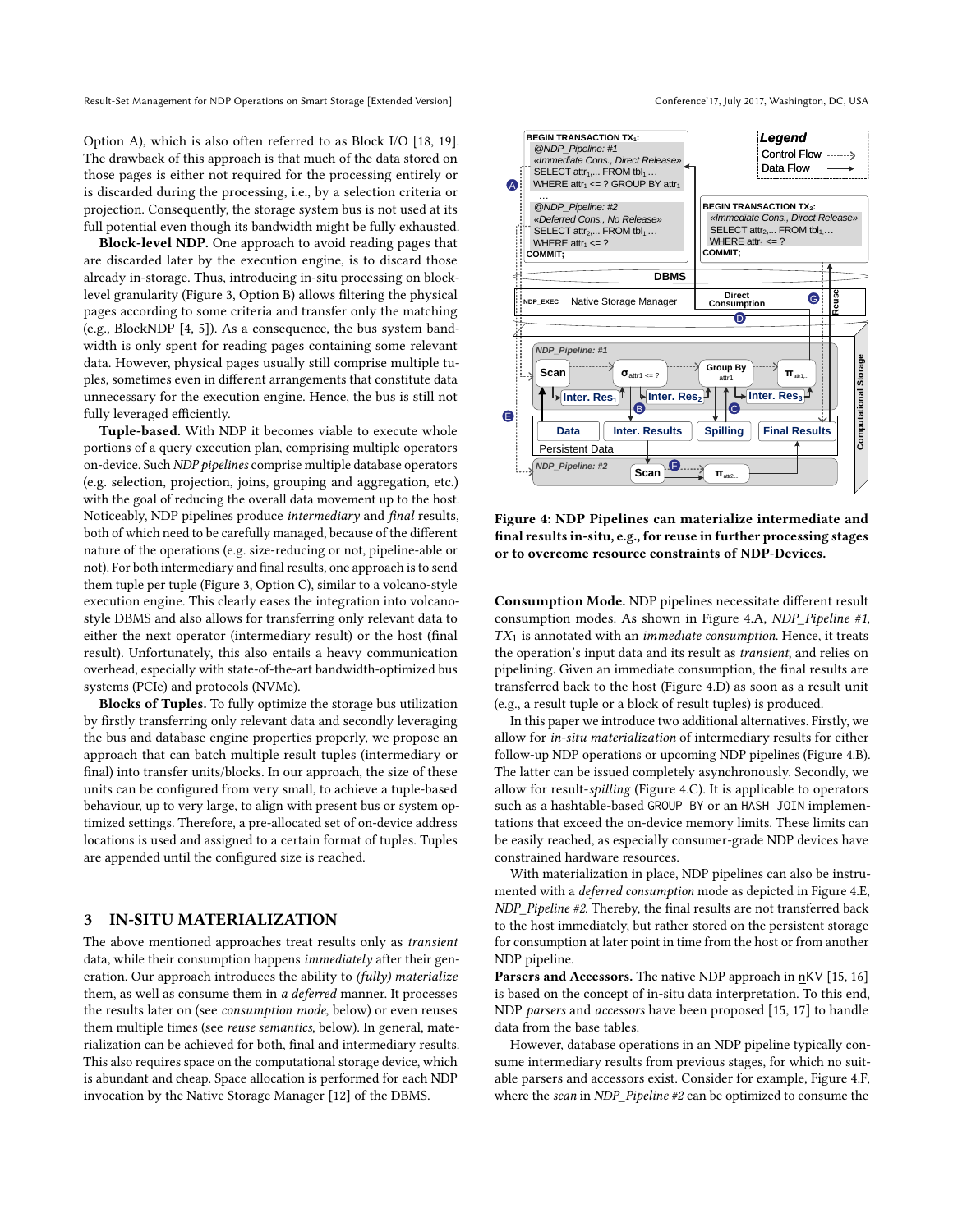Conference'17, July 2017, Washington, DC, USA Tobias Vinçon\*, Christian Knödler\*, Arthur Bernhardt\*, Leonardo Solis-Vasquez†, Lukas Weber†, Andreas Koch†, Ilia Petrov\*

intermediary results from NDP\_Pipeline #1. To handle interpretation of intermediary results, we extended the parsers and accessors [\[15,](#page-6-16) [17\]](#page-6-17) to cope with the different record formats of intermediary results and interpret intermediary data on-device to avoid data movement.

Reuse Semantics. Whenever a result (intermediary or final) is materialized its data is available for consumption until its address space is released. Hence, multiple queries can reuse the data by either consuming it from the computational storage device (Figure [4.](#page-2-1)G) or processing (Figure [4.](#page-2-1)F). By releasing the data, their allocated storage location is flagged for garbage collection and will be erased with its next execution.

Space management, allocation and planning. nKV [\[15,](#page-6-16) [16\]](#page-6-13) is based on the concept of native storage [\[12\]](#page-6-15). In essence, native storage [\[12\]](#page-6-15) mandates that the DBMS operates directly on the physical storage avoiding intermediary layers, i.e., a file system or on-device translation layers. As a result, functionality like address mappings or garbage collection is deeply integrated in nKV.

Planning and allocation. The planner estimates the upper bounds of the sizes of intermediary and final results along an NDP-pipeline. If the estimate exceeds a predefined buffer size, then a materialization or spilling stage is injected in the NDP-pipeline.

Depending on the size estimation, the planner and the storage manager employ an allocation strategy that targets fast levels of the on-device memory hierarchy first, e.g., on-device DRAM. If insufficient, a materialization and spilling to persistent storage is planned. In this sense, every materialization stage is assigned an exclusive physical address range by the native storage manager as the DBMS controls the address mapping. If the space proves insufficient, the execution stalls and the computational storage requests more space from the DBMS in an extra roundtrip to the host.

Space management and garbage collection. nKV controls storage directly, manages logical-to-physical address mapping, and schedules the garbage collection (GC). It allocates and exclusively assigns physical address ranges to each pipeline and its materialization or spilling stages. Thus, nKV ensures that other transactions, pipelines or NDP operations do not overlap in the same storage space. nKV preserves these address ranges for the duration of the execution until the completion of the invoking transaction or the reuse phase. Only then nKV's storage manager marks them for GC and performs an asynchronous GC call, which is executed as an NDP operation.

#### <span id="page-3-0"></span>4 SYSTEM DESIGN

To investigate the previously described aspects of result-set management and in-situ materialization, we integrated those concepts into MyRocks. As storage manager, we use nKV [\[15,](#page-6-16) [16\]](#page-6-13), an NDPcapable KV-Store based on RocksDB that already supports a native storage interface towards computational storage devices. Moreover, we define a communication protocol on top of NVMe, which allows host-device interactions to take place, while several interconnected and distributed state machines facilitate the NDP processing ondevice (Figure [5\)](#page-3-1).

Communication Protocol. Our proposed communication between the host and device is kept lean to avoid any unnecessary data transfers and host-device roundtrips. Prior to any processing, the

<span id="page-3-1"></span>

Figure 5: The system design relies on a lean communication protocol and multiple interconnected state machines, as well as shared memory to manage results of NDP pipelines.

device must allocate sufficient resources for the planned command. Therefore, the host can reserve an NDP Slot on-device (Figure [5.](#page-3-1)A) which is then assigned to a given processing id (PID). Subsequently, an NDP invocation is performed by means of NDP\_EXEC as an NVMe command (Figure [5.](#page-3-1)B). Besides all relevant parameters for the execution, the command includes pre-allocated physical pages for either in-situ materialization or spilling, as well as a monotonically increasing host interaction id (HI), ensuring a total order of all upcoming interactions. From this point onward, the processing will be fully managed by the device itself and executed without any intervention with the database engine. Whenever a block of tuples, as the final result-set, exceeds its limits, the associated NVMe command is returned with the respective results as payload (Figure [5.](#page-3-1)H). Upon that, the host can repetitively issue further NDP\_EXEC commands until all results are retrieved and the NDP pipeline reached its completion. The NDP Slot is automatically returned afterwards. Upon an error during processing or in the event of insufficient resources (e.g., pre-allocated physical pages), the NVMe command is returned with a status field indicating the cause. As described in Sect. [3,](#page-2-0) the native storage manager resolves it, by scheduling GC or by allocating further pages and issuing a follow-up NDP\_EXEC commands with the respective action, i.e., by passing new free page addresses to the device.

On-Device State Machines. In general, the processing elements, e.g., cores, on the intelligent storage device can be subdivided in a single managing core and multiple processing cores (Figure [5\)](#page-3-1). Thereby, several state machines, interconnected via a shared memory, run simultaneously on each core to perform certain functionalities. The managing core runs the NVMe Engine and interacts with the host via the previously described protocol as shown in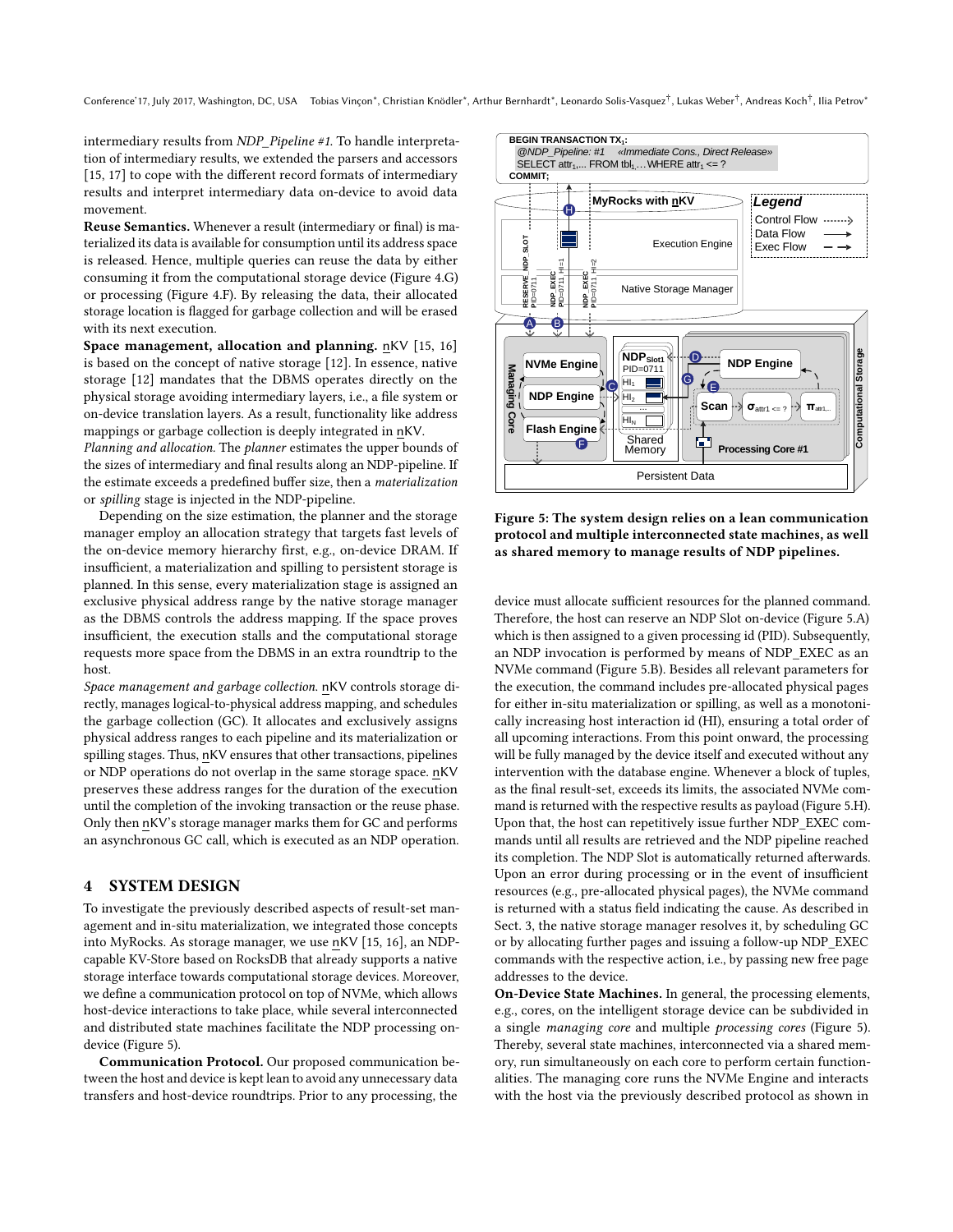Result-Set Management for NDP Operations on Smart Storage [Extended Version] Conference'17, July 2017, Washington, DC, USA

Figure [5.](#page-3-1)A/B/H. The NDP Engine is responsible for allocating the NDP Slot, transferring either information or extracting results from the HIs (Figure [5.](#page-3-1)C). Its counterpart on the processing cores continuously polls for new HIs of the NDP Slot (Figure [5.](#page-3-1)D) before executing the NDP pipeline. During execution, persistent data is requested via flash reads towards the flash engine located on the managing core. Result tuples are placed into blocks of the respective HI (Figure [5.](#page-3-1)G) before they are returned to the host. Thus, the NDP engine can continue running on the processing cores, while existing results are transmitted up to the host in parallel by the managing core. This way interleaved pipelining is achieved.

## <span id="page-4-0"></span>5 EXPERIMENTAL EVALUATION

Experimental Setup. We use MyRocks (MySQL 5.6) with nKV [\[15,](#page-6-16) [16\]](#page-6-13) as storage manager. The COSMOS+ board [\[11\]](#page-6-18) is employed as an NDP-capable storage device and rough equivalent to a consumergrade NVMe SSD or smart storage device (e.g., Samsung SmartSSD [\[8\]](#page-6-19)). It comprises a Zynq 4045 SoC with an FPGA, two 667 MHz ARM A9 cores, and an MLC Flash module configured as SLC. The board is connected via PCIe 2.0 ×8 to a host with a 3.4 GHz clocked Intel i5 CPU and 4 GB of RAM, running Debian 4.9. The maximum transfer size per NVMe DMA request is limited to 1 MB, due to the NVMe engine of COSMOS+. Therefore, this is also our largest result transfer unit.

Configurations. As a baseline for the evaluation, we use nKV with native storage, but without NDP (Native). It eliminates file system and block-device layers, and allows for leveraging the physical properties of the underlying storage with native storage management [\[12,](#page-6-15) [15,](#page-6-16) [16\]](#page-6-13). The results are compared to the NDP configuration which utilizes one ARM core exclusively, as managing core and performing host-device communication and interacting with the flash controller. The other ARM core is used as processing core and is dedicated to NDP pipeline processing. It uses on-device 200 MB DRAM as block buffer and 32 kB intermediary result buffers between pipeline stages if not mentioned otherwise. MyRocks is configured to have a memory footprint of around 10% of the data set size, including a block buffer of 1.4 GB.

Dataset and Workload. As dataset we utilize LinkBench [\[2\]](#page-6-20) configured with 10M Nodes and 20 GB of data. Queries are always issued after a cold start to avoid measuring unintended effects from caching and to ensure consistent results.

Experiment 1: Efficient NDP result handling can reduce not only the data to be transferred from device to host, but also improve execution duration by batching multiple results in larger transfer units. In our first experiment, we investigate the influence of the result transfer granularity on the execution duration. To this end, we employ a simple selection-projection query SELECT id, type,...FROM nodetable WHERE type <= ?; and vary the selectivity to increase the result-set size and the amount of data to be transferred. As a baseline, we report the execution time for classical block-based I/O with the Native stack (Figure [6,](#page-4-1) blue). By using the NDP stack (Figure [6,](#page-4-1) yellow), we continuously increase the granularity of the data transfer unit from 1 kB (simulating tuple-based) to the limit of 1 MB (blocks of tuples).

NDP reduces the device-to-host data transfers to the final results of the given query. The only remaining cost is for reading and

<span id="page-4-1"></span>

Figure 6: Traditional Block I/O cannot filter data on-device (blue) in contrast to NDP. Yet, transferring results in small granularities (e.g., tuple-based) entails high communication overhead (yellow). NDP wins after the intersection.

filtering the data, as shown with 0% selectivity. With higher selectivities, the amount of data to be transferred increases. Furthermore, the transfer granularity also entails an overhead of handshakes between host and device in the PCIe/NVMe communication. Thus, with COSMOS+, the best execution is obtained by transferring large blocks of tuples that improves the performance by up to 27%.

Insights. NDP result management is capable to adapt to and optimize for the given underlying storage link technology. Therefore, it is necessary to adjust the granularity of transfer units accordingly by either sending tuple-per-tuple or by batching multiple result tuples into blocks of specific sizes.

Experiment 2: Concurrent execution of processing and final result transfers as pipeline stages improves performance. NDP pipelines can be divided into several processing and result management stages. Our approach foresees a finite state machine that enables a concurrent execution of those stages (interleaved pipelining). Thus, final results can be transferred to host, while the NDP device processes the next batch. In this experiment, we investigate the impact of interleaved pipelining and transfer granularity on the execution duration (Figure [7\)](#page-5-0). We execute the query from Experiment 1 on the NDP stack with (yellow) and without (brown) interleaved pipelining and vary the granularity of transfer units.

In general, the performance with interleaved pipelining is significantly faster than processing and transferring results in a sequential order. Particularly, small transfer granularities that entail a high communication overhead benefit from interleaved pipelining, shortening execution durations by up to 30%. Yet, the largest possible COSMOS+ transfer size (1 MB) improves performance by 13%.

Insights. Interleaved pipelining enables result-set transfers while further processing is executed concurrently. Thereby, it efficiently conceals the communication overhead entailed by smaller transfer units, benefits larger transfer blocks, and shortens host processing delays. Other approaches are bound to the standard block granularity, while nKV can vary it.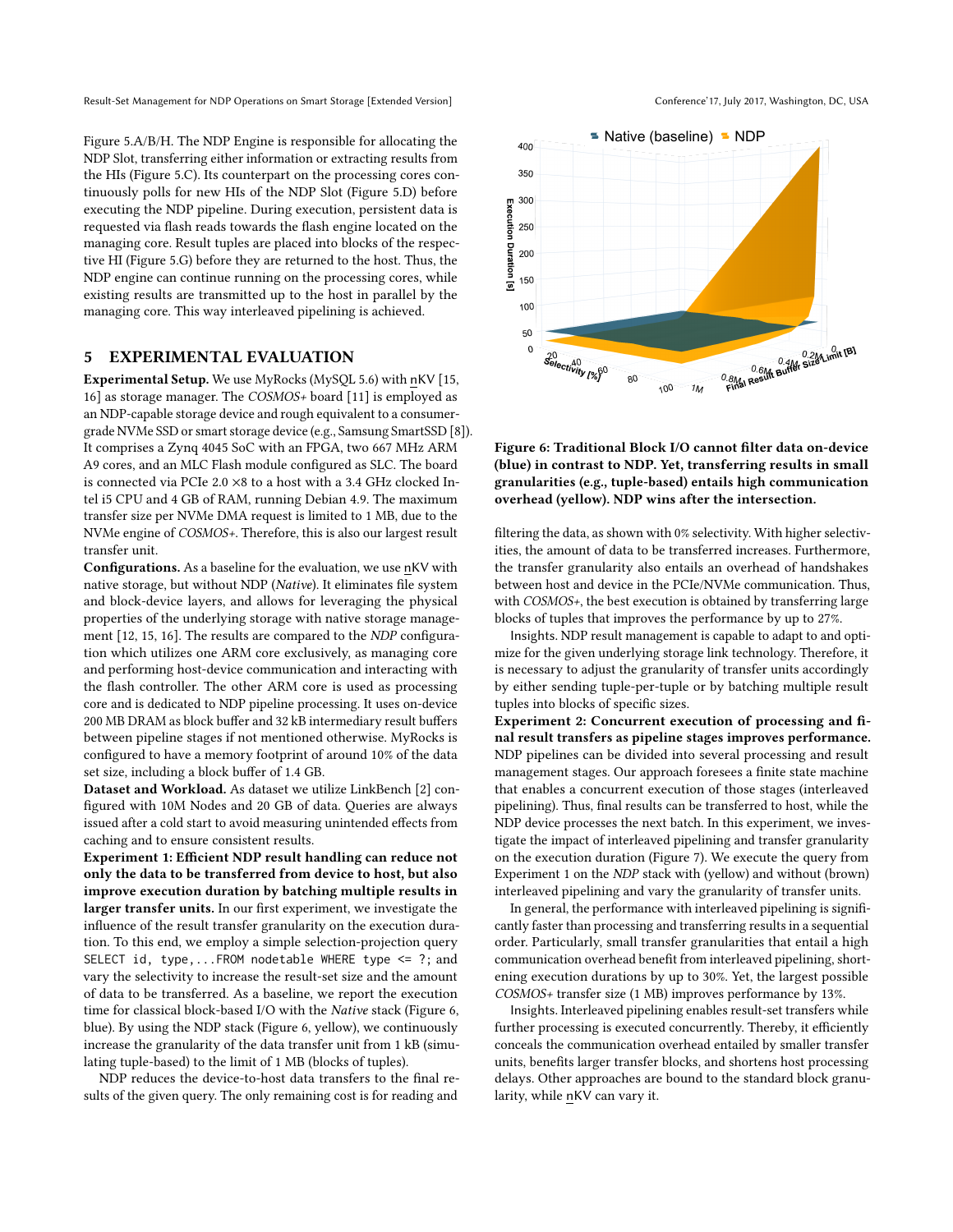<span id="page-5-0"></span>

Figure 7: Using on-device state machines enables interleaved pipelining that improves execution significantly.

Experiment 3: Result materialization can be achieved without a significant execution runtime overhead in NDP pipelines. Next, we investigate the costs of materializing final results of an NDP pipeline in Figure [8.](#page-5-1) Again, we execute the query of Experiment 1 on the Native (blue) and the NDP (yellow) stack without materialization as baselines. The same query is repeated as NDP pipeline that materializes its final results on Flash and immediately retrieves those via classical I/O (brown). We vary the selectivity to determine the impact of the final result size on the materialization cost.

<span id="page-5-1"></span>

Figure 8: Final result materialization and deferred consumption (brown) entail a small overhead over immediate consumption (yellow) and outperform the baseline (blue).

Executing the query as NDP pipelines outperforms the Native baseline by up to 40%, despite materialization, even for higher selectivities. In fact, materialization costs largely depend on the final result-set size, and thus, add up 4% to 20% on the original execution time. However, this increase also includes the final resultset retrieval from Flash.

Insights. NDP pipelines allow to materialize their results on device without high execution overheads. Thereby, the cost for materialization increases with higher selectivities and result sizes, while still outperforming the Native baseline.

Experiment 4: The reuse of in-situ materialized results has marginal costs and amortize the materialization costs already after the second consumption. Last but not least, we investigate the reuse of in-situ materialized results. In particular, we focus on the materialization of Experiment 3 and extend it with the costs of NDP result materialization without consumption (brown), result reuse on the host (magenta), and NDP result reuse on-device (red) as shown in Figure [9](#page-5-2) on a logarithmic scale.

<span id="page-5-2"></span>

Figure 9: Reuse of materialized results improves the host (magenta) and on-device (dark red) performance significantly.

Since NDP result materialization without consumption (brown) does not require retrieving the result data after persisting it to Flash, it shortens the execution duration by up to 12% compared to NDP immediate consumption (yellow), and by up to 45% compared to Native, depending on the selectivity and the respective result-set size. However, consuming it in a deferred manner will add up the costs for either reuse on host or reuse on-device, and thus, will be marginally slower than NDP immediate consumption, while still outperforming the Native baseline. However, the full potential of reusing materialized data develops by the second execution (Figure [9](#page-5-2) right). While reuse on host has significantly lower duration (up to 95%, compared to NDP immediate consumption), reuse on-device can speed up the consumption even further by 73× to 400× over NDP immediate consumption, since reading previously filtered data leverages the full Flash parallelism of COSMOS+. This is especially useful for iterative (e.g., k-means) or follow-up NDP operations.

Insights. NDP pipelines enable an efficient and flexible materialization of results. They can be consumed either immediately or deferred. Moreover, the materialized data can be reused multiple times on the host but also on-device with significantly lower execution times.

#### 6 CONCLUSION

In this paper, we introduce novel NDP result-set management techniques to reduce the performance impact of result-set data transfers and enable reuse and better NDP execution modes. Based on the observation that the space on modern smart storage is cheap and fast, with low-latency and high-bandwidth data transfers, we introduce in-situ operator spilling, in-situ materialization, and on-device reuse techniques. These allow for richer NDP pipelines involving non-size-reducing operators and reuse. Our evaluation indicates that in-situ reuse improves performance by up to 95% for host consumption and 73-400x for on-device consumption, materialization results in 45%, while the optimal transfer granularity yields 27%.

Acknowledgments. This work has been partially supported by BMBF PANDAS – 01IS18081C/D; DFG neoDBMS – 419942270; HAW Prom, MWK, Ba.-Wü., Germany.